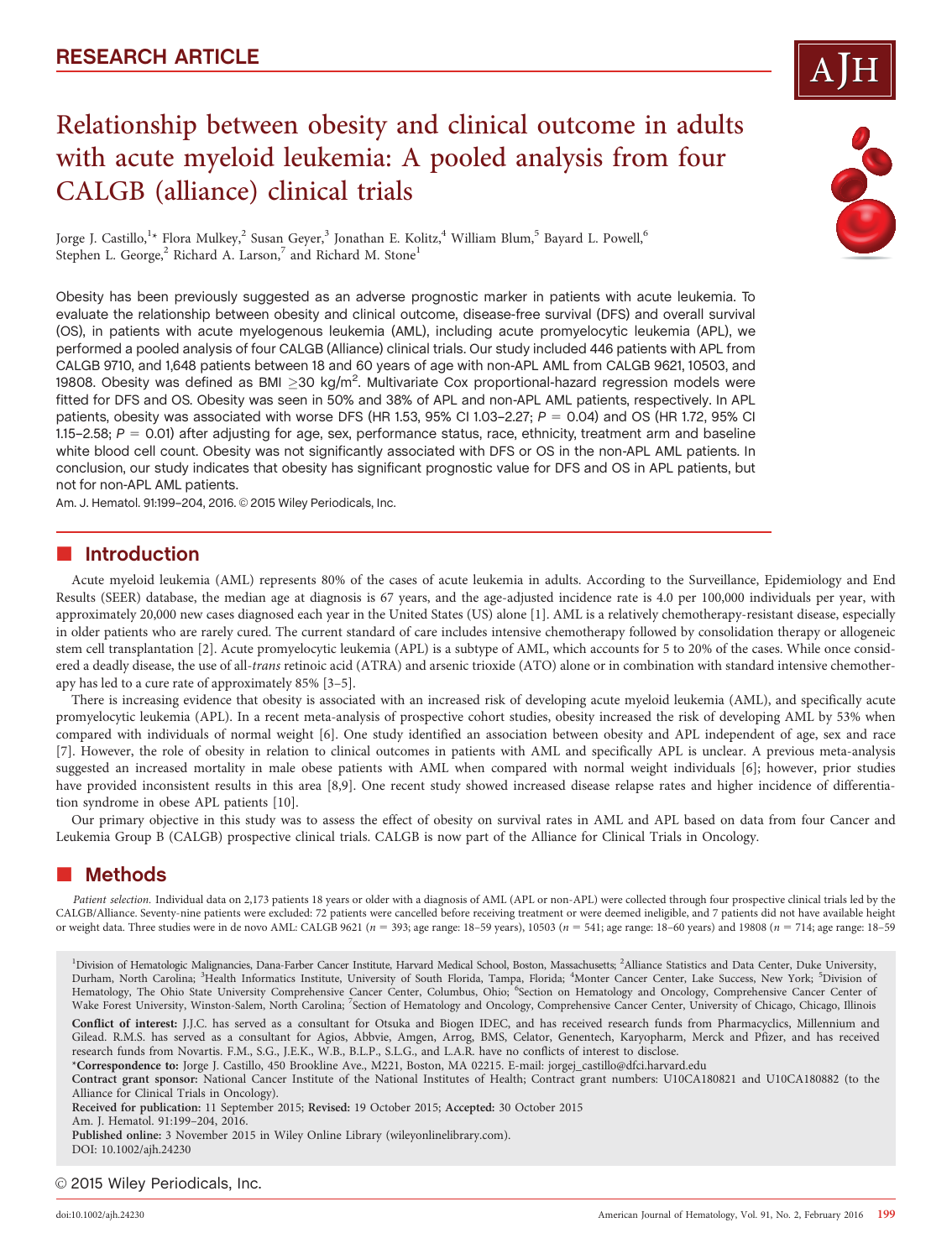years), and one study was specifically in de novo APL: 9710 ( $n = 446$ ; age range: 18– 80 years) [11–14]. Given the underlying differences in prognosis between APL and non-APL patients, we evaluated these as two separate cohorts, where the non-APL cohort is referred to hereafter simply as AML. Patients in the three AML studies (9621, 19808, and 10503) were pooled for those analyses, as each study had similar eligibilities and were all conducted through the CALGB member network. For the trials 9710, 9621, and 19808, longer patient follow-up was available for this analysis than previously published and therefore the number of deaths may be greater and the survival estimates may differ slightly from that presented in the primary manuscripts. All studies used actual body weight for body surface area calculation to eliminate the risk of error and the introduction of variability in dose administration. Failure to use actual body weight in the calculation of drug dosages was considered a major protocol deviation. All analyses were based on the study database frozen May 18, 2015.

Definition of variables. Body mass index (BMI) was calculated as  $[BMI =$ weight/(height<sup>2</sup>)] using the Quetelet formula [15]. BMI was evaluated as a continuous variable and also using current WHO criteria to categorize patients as underweight/normal (BMI <25 kg/m<sup>2</sup>), overweight (BMI 25-29.9 kg/m<sup>2</sup>), and obese (BMI  $\geq$  30 kg/m<sup>2</sup>) [16]. In addition, morbid obesity was defined as BMI  $\geq$ 40 kg/m<sup>2</sup>. Baseline BMI was evaluated in relation to clinical characteristics at time of study entry, including age, sex, Eastern Cooperative Oncology Group (ECOG) performance status (PS), race, ethnicity, and year of enrollment. White blood cell (WBC) count was evaluated and adjusted for in APL patients, where WBC  $\leq$ 10  $\times$  10<sup>9</sup>/L and  $>$ 10  $\times$  10<sup>9</sup>/L were considered low/intermediate and high-risk categories, respectively [17]. Overall survival (OS) was defined as the time elapsed from study registration until death from any cause. For patients achieving a complete response (CR), disease-free survival (DFS) was defined as the time elapsed between documentation of CR and either evidence of disease progression or death from any cause. Patients not experiencing an event of interest were censored as of their last follow-up date.

Statistical analysis. Univariable and multivariable logistic regression models were used to assess the relations of clinical factors with obesity. The impact of BMI and other clinical factors were evaluated in relation to OS in all patients, and in relation to DFS in those who achieved a CR. OS and DFS were evaluated using the Kaplan-Meier method [18], and differences in survival distributions between groups were assessed using log-rank tests [19]. Multivariable Cox proportional-hazard regression models were fit to assess the prognostic impact of obesity on OS and DFS while adjusting for age, sex, performance status, race, ethnicity, treatment arm, year of enrollment and baseline WBC [20]. P values <0.05 were considered statistically significant. Data collection and statistical analyses were conducted by the Alliance Statistics and Data Center.

## **Results**

#### Patients' characteristics

Our study included a total of 2,094 patients, 446 with APL and 1,648 with AML. APL patients were followed for a median of 102 months (95% CI 95–106) and AML patients for 120 months (95% CI 116–122). The median age of AML patients was 46 years (range 18–60 years), and 43 years (range 18–80 years) for APL patients. BMI was somewhat higher in APL patients: 50% of APL patients were obese; 38% of AML patients were obese. The median BMI in APL patients was 30 kg/m<sup>2</sup> (range 17-61 kg/m<sup>2</sup>) and 28 kg/m<sup>2</sup> (range 14-60 kg/m<sup>2</sup>) in AML patients. In addition, 10% of APL patients and 9% of AML patients were classified as morbidly obese (BMI  $\geq$ 40 kg/m<sup>2</sup>). In AML patients, the rate of obesity increased from 36% in 1997 to 42% in 2004 to 49% in 2010 (P < 0.001 for association). Detailed characteristics of the study population are found in Table I.

#### Relationship between obesity and clinical factors

Associations between obesity and baseline clinical factors were fit in both univariable and multivariable logistic regression models separately for APL and AML patients. In the univariable analysis for APL patients, the age group 40 to 60 years had higher rates of obesity than those <40 years. Caucasians were at greater risk for obesity than non-Caucasian/non-African Americans (OR 0.40, 95% CI 0.21–0.75;  $P < 0.01$ ). In the multivariable analysis, the age group 40 to 60 years retained its significance, and was independently associated with a higher rate of obesity (OR 1.64, 95% CI 1.07-2.51;  $P =$ 0.02). Those in other races group (non-Caucasian/non-African American) maintained a lower risk of obesity than Caucasians (OR TABLE I. Clinical Characteristics of the Study Population According to Type of Leukemia

|                        | <b>APL</b> | AML       |
|------------------------|------------|-----------|
| Category               | N(% )      | N(% )     |
| Age (yr)               |            |           |
| $<$ 40                 | 191 (43)   | 534 (32)  |
| $40 - 60$              | 180 (40)   | 1114 (68) |
| > 60                   | 75 (17)    | O(0)      |
| Sex                    |            |           |
| Female                 | 214 (48)   | 777 (47)  |
| Male                   | 232 (52)   | 871 (53)  |
| Race                   |            |           |
| Caucasian              | 367 (82)   | 1366 (83) |
| African American       | 28 (6)     | 132(8)    |
| Other                  | 51(11)     | 150(9)    |
| Ethnicity              |            |           |
| Hispanic               | 49 (11)    | 117(7)    |
| Non-Hispanic           | 383 (86)   | 1432 (87) |
| Not reported           | 14(3)      | 99 (6)    |
| Body mass index        |            |           |
| Normal/underweight     | 103 (23)   | 521 (32)  |
| Overweight             | 121 (27)   | 506 (31)  |
| Obese                  | 222 (50)   | 621 (38)  |
| Performance status     |            |           |
| Good (ECOG 0-1)        | 361 (81)   | 1402 (85) |
| Poor (ECOG 2)          | 81 (18)    | 212 (13)  |
| Missing                | 4(1)       | 34(2)     |
| Region                 |            |           |
| Midwest                | 137 (31)   | 515(31)   |
| Northeast              | 147 (33)   | 600 (36)  |
| Puerto Rico            | 11(2)      | 43 (3)    |
| South                  | 96 (22)    | 435 (26)  |
| West                   | 36(8)      | 50 (3)    |
| Missing                | 19(4)      | 5(0)      |
| Year of enrollment     |            |           |
| 1997-2003 <sup>a</sup> | 288 (65)   | 755 (46)  |
| 2004-2010              | 158 (35)   | 893 (54)  |

AML: acute myeloid leukemia; APL: acute promyelocytic leukemia; BMI: body mass index; ECOG: Eastern Cooperative Oncology Group. <sup>a</sup> APL patients were enrolled between 1999 and 2005.

0.44, 95% CI 0.22-0.89;  $P = 0.02$ ). For AML patients, the univariable and multivariable analyses showed that both the age group 40 to 60 years (vs. <40 years) and women (vs. men) had higher rates of obesity. Patients in other races group were associated with lower odds of being obese than Caucasians. Detailed results of the logistic regression models are shown in Table II. Cytogenetic data were available in 820 patients (50%) with AML. Among obese patients, 16% had favorable risk, while 84% had unfavorable. In non-obese, 15% had favorable and 85% unfavorable cytogenetic abnormalities  $(P = 0.79)$ .

### Relationship between BMI and clinical outcome: DFS and OS

The rate of CR did not differ between obese and non-obese patients (76% in each group). In the univariable analysis, obese patients with APL had significantly worse DFS than non-obese patients (Fig. 1A). The 5-year DFS rate for obese, overweight, and normal/underweight patients with APL were 74% (95% CI 67–79%), 82% (95% CI 73–88%), and 83% (95% CI 74–89%). Those classified as overweight performed equivalently to normal/underweight patients, further supporting evaluation of obese versus non-obese patients. When we further stratified to incorporate disease risk (based on WBC at study entry), there was a trend for obese patients to have worse DFS independent of the APL risk status (Fig. 1B). On the contrary, there was no significant difference in DFS between obese and non-obese patients with AML (Fig. 1A). The 5-year DFS rates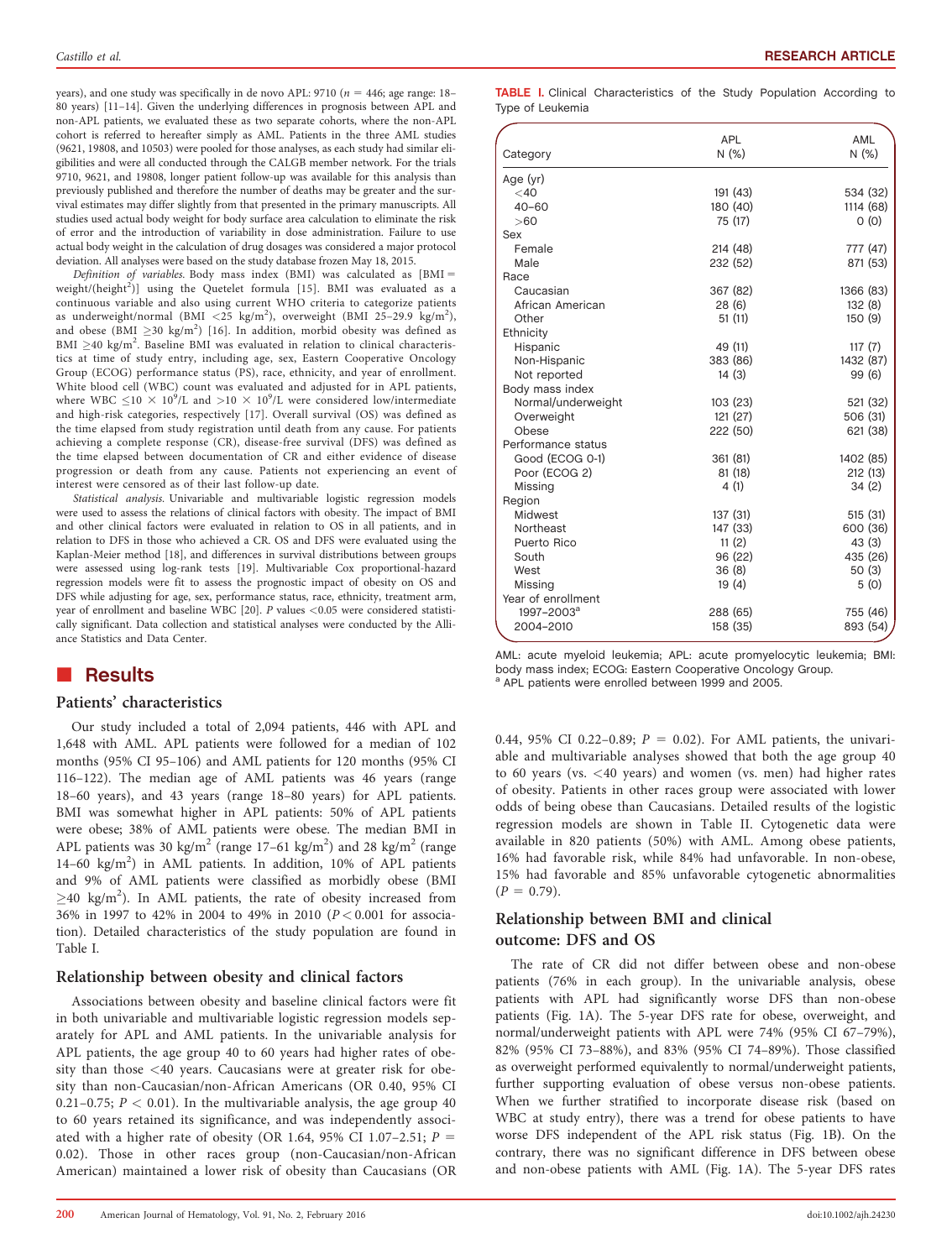TABLE II. Logistic Regression Models Evaluating Associations Between Clinical Variables and Obesity in Adult APL and AML Patients

|                           | Univariable analysis   |                      | Multivariable analysis |                        |
|---------------------------|------------------------|----------------------|------------------------|------------------------|
| <b>APL</b>                | OR (95% CI)            | P                    | OR (95% CI)            | P                      |
| Age $(yr)$                |                        |                      |                        |                        |
| 40-60 vs. <40 yr          | $1.70(1.13 - 2.56)$    | 0.01                 | $1.64$ $(1.07 - 2.51)$ | 0.02                   |
| $>60$ vs. $< 40$ yr       | $1.64(0.96 - 2.80)$    | 0.07                 | $1.49(0.85 - 2.59)$    | 0.16                   |
| Sex                       |                        |                      |                        |                        |
| Male vs. female           | $1.14(0.78 - 1.65)$    | 0.50                 | $1.20(0.81 - 1.78)$    | 0.35                   |
| Race                      |                        |                      |                        |                        |
| AA vs. Caucasian          | 2.01 (0.89-4.56)       | 0.10                 | $2.12$ (0.87-5.13)     | 0.10                   |
| Other vs. Caucasian       | $0.40(0.21 - 0.75)$    | 0.01                 | $0.44(0.22 - 0.89)$    | 0.02                   |
| Ethnicity                 |                        |                      |                        |                        |
| Hispanic vs. non-Hispanic | $0.55(0.30-1.01)$      | 0.06                 | $0.81(0.41 - 1.62)$    | 0.56                   |
| NR vs. non-Hispanic       | $0.94(0.33 - 2.74)$    | 0.92                 | $1.05(0.35 - 3.17)$    | 0.93                   |
| Performance status        |                        |                      |                        |                        |
| Poor vs. good             | $1.16(0.72 - 1.89)$    | 0.54                 | $1.06(0.64 - 1.75)$    | 0.83                   |
| Baseline WBC (risk)       |                        |                      |                        |                        |
| High vs. low/intermediate | 1.24 (0.80-1.92)       | 0.34                 | 1.29 (0.81-2.07)       | 0.29                   |
|                           |                        | Univariable analysis |                        | Multivariable analysis |
| AML                       | OR (95% CI)            | $\mathsf{P}$         | OR (95% CI)            | $\mathsf{P}$           |
| Age (yr)                  |                        |                      |                        |                        |
| 40-60 vs. <40 yr          | $1.49(1.20-1.86)$      | < 0.001              | $1.46(1.16-1.82)$      | 0.001                  |
| Sex                       |                        |                      |                        |                        |
| Male vs. female           | $0.78$ $(0.64 - 0.95)$ | 0.01                 | $0.79(0.65 - 0.97)$    | 0.03                   |
| Race                      |                        |                      |                        |                        |
| AA vs. Caucasians         | 1.40 (0.98-2.01)       | 0.07                 | $1.44(0.99 - 2.08)$    | 0.05                   |
| Other vs. Caucasians      | $0.61(0.42 - 0.89)$    | 0.01                 | $0.66$ $(0.43 - 1.03)$ | 0.07                   |
| Ethnicity                 |                        |                      |                        |                        |
| Hispanic vs. non-Hispanic | $0.72$ (0.48-1.08)     | 0.11                 | $1.03(0.64 - 1.66)$    | 0.90                   |
| NR vs. non-Hispanic       | $1.01(0.66 - 1.53)$    | 0.97                 | $0.86$ (0.55-1.33)     | 0.49                   |
| Performance status        |                        |                      |                        |                        |
| Poor vs. good             | $1.03(0.77 - 1.39)$    | 0.85                 | $1.13(0.83 - 1.53)$    | 0.43                   |
| Year of enrollment        |                        |                      |                        |                        |
| Year enrolled (1997-2010) | 1.06 (1.03-1.09)       | < 0.001              | $1.06(1.03 - 1.09)$    | $<$ 0.001              |

AA: African American; APL: acute promyelocytic leukemia; AML: acute myeloid leukemia; OR: odds ratio; CI: confidence interval; NR: not reported.

for obese, overweight and normal/underweight patients with AML were 36% (95% CI 32–40%), 37% (95% CI 32–41%), and 36% (95% CI 31–41%), respectively. Given that the APL patients were all from the same trial, we also evaluated BMI and obesity when controlling for differential induction therapies. For APL patients, multivariable analyses showed that treatment with ATRA alone (vs. ATRA and ATO) and high-risk APL were each associated with worse DFS. Adjusting for these other risk factors, there remained a significantly worse DFS for obese patients. For AML patients, factors significantly associated with worse DFS were older age and African American race (vs. Caucasian). Obesity was not significantly associated with DFS in AML patients. Detailed information on the multivariable Cox models for DFS is presented in Table III.

In the univariable analysis, obese patients with APL had worse OS than non-obese patients (Fig. 1C). However, there was no difference in OS between overweight and normal/underweight patients with APL. The 5-year OS rates for obese, overweight and normal/underweight patients with APL were 76% (95% CI 69–81%), 85% (95% CI 77–90%), and 86% (78–92%). There was a trend toward worse OS in obese patients independent of WBC at study entry (Fig. 1D). There was no significant difference in survival between obese and non-obese patients with AML (Fig. 1C). The 5-year OS rates for obese, overweight and normal/underweight patients with AML were 35% (95% CI 31–39%), 38% (95% CI 34–43%), and 39% (95% CI 34–43%), respectively. As expected, patients with higher cytogenetic risk had worse OS ( $P < 0.001$ ). However, among those with unfavorable cytogenetic risk, OS did not significantly differ with obesity ( $P = 0.83$ ). For APL patients, the multivariable analysis showed that obese patients had worse OS than non-obese patients. Other factors associated with worse survival in the multivariable model included older age, poor performance status, Hispanic ethnicity, induction treatment with ATRA alone, and high-risk APL. For AML patients, significant prognostic factors associated with worse OS were older age, poor performance status and African American race. Contrary to APL, obesity was not significantly associated with OS in AML patients. Detailed information on the multivariable Cox models for OS is shown in Table III.

## **Discussion**

Based on the results of this pooled analysis, obesity is associated with worse survival outcomes in patients with APL but not in patients with AML. There are points worth discussing: (1) A higher percentage of APL patients were obese than AML patients (50% vs. 38%, respectively;  $P < 0.01$ ), (2) obesity was associated with a worse DFS and OS in APL patients but not in AML patients.

The increased proportion of obese individuals (50%) seen among APL patients in this pooled analysis is consistent with previous reports [7,10,21,22]. In that study, APL patients had median BMI of 28, while the median BMI for non-APL patients was 25. In our study, the median BMI in APL patients was 30, and in AML patients was 28 although the BMI range between APL and AML patients did not differ. Our study, however, shows that while the height of patients with AML and APL did not differ greatly, APL patients were 'heavier' than AML patients (medians: 87 kg and 82 kg, respectively). There are mounting data supporting an increased rate of AML in obese individuals compared with individuals with normal weight in two separate meta-analyses [6,23]. A recent laboratory study has shown that weight gain through increased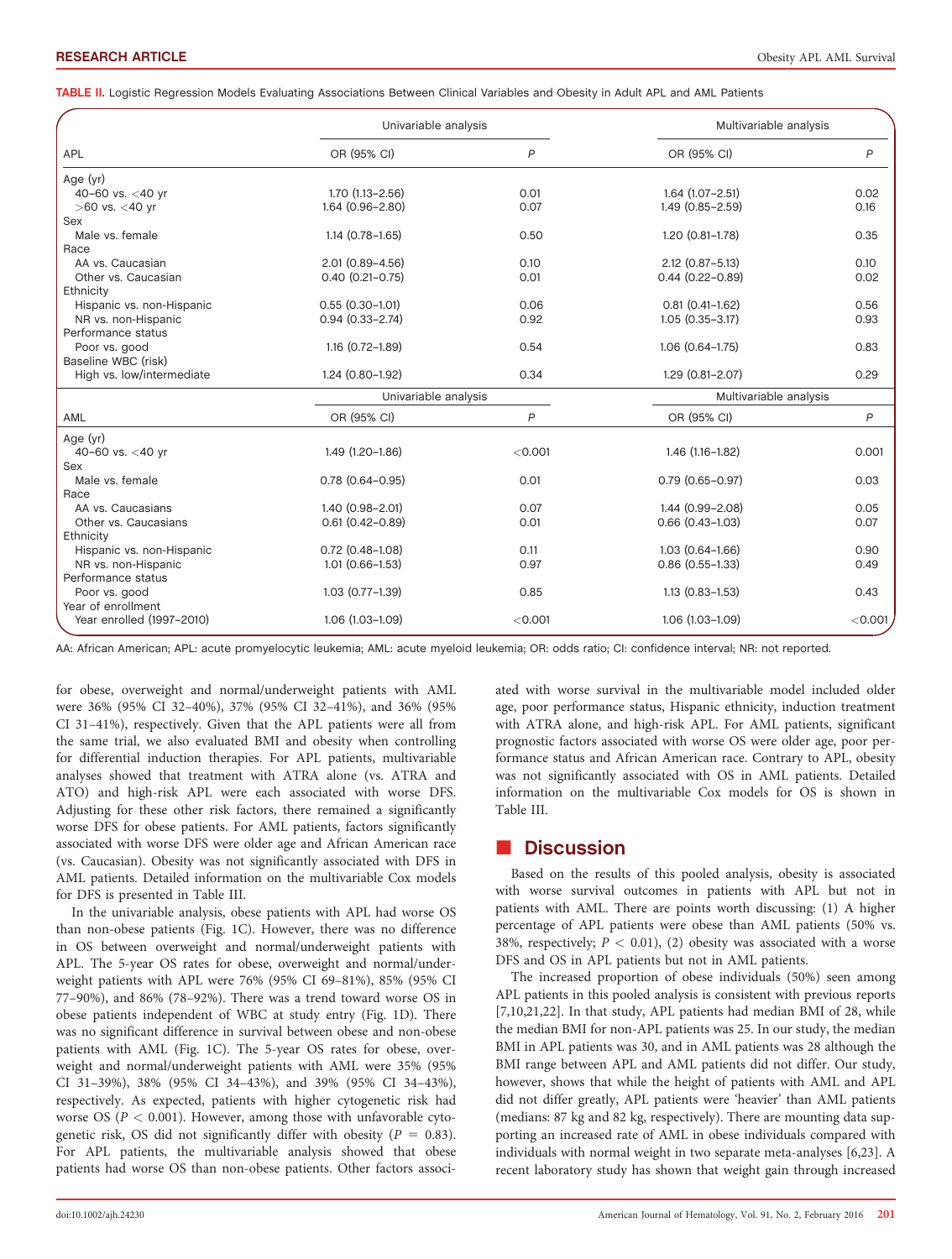

Figure 1. Disease-free survival in obese and non-obese adult patients with AML and APL: (A) AML vs. APL (B) low-intermediate vs. high risk in APL patients only. Overall survival in obese and non-obese adult patients with AML and APL: (C) AML vs. APL (D) low-intermediate vs. high risk in APL patients only.

fat intake is a promoter of leukemogenesis in mice, likely mediated by Insulin Growth Factor 1 (IGF-1) [24], providing the rationale of dietary intervention and/or IGF-1 targeting as potential therapeutic approaches for APL.

We found there is a direct relation between age and BMI in APL patients. The NHANES III study showed a proportion of obesity  $(BMI \ge 30 \text{ kg/m}^2)$  of 33%, 37%, and 37% in individuals 20 to 39, 40 to 59, and  $\geq$ 60 years, respectively [25]. In our study, APL patients older than 60 had increased odds of obesity than patients 40 to 60 years of age, which differs from NHANES III. Also, we found that Caucasians had higher odds of obesity in comparison with African Americans and individuals of other races. This is in contrast with the findings from NHANES III, where the proportion of obesity was 34%, 50%, and 39% for non-Hispanic Caucasians, non-Hispanic African Americans and Hispanics, respectively. For AML, however, the findings of our study of higher odds of obesity in women and African Americans are consistent with NHANES III. The differences seen between APL and AML potentially stem from the smaller sample size of APL patients. However, it is possible there is a distinct biological relation between obesity in APL, which is not apparent in AML.

Obese APL patients had lower rates of 5-year DFS than nonobese patients. Obesity, however, was not associated with worse DFS outcomes among AML patients. In order to enter the DFS analysis, patients needed to achieve CR status after induction chemotherapy. Hence, obesity was associated with a higher risk of relapse and/or death from any cause after obtaining a CR, regardless of APL risk. Deaths can therefore occur after relapse or in remission.

Obesity was associated with worse OS in APL but not in AML, independent of well-known prognostic factors such as age, performance status, APL risk and use of ATO. There are several potential explanations for this finding. Obese patients might have been underdosed increasing the risk of not achieving a CR and/or dying from relapsed disease. Our data argue against this hypothesis, as there were no discernible differences in the rate of relapse between obese and non-obese APL patients. Additionally, no capping based on BSA was allowed in the therapeutic protocol for APL patients. Obese APL patients might have an inherent increased risk of developing lifethreatening complications. There is mounting evidence that obese APL patients might have higher risk of differentiation syndrome, a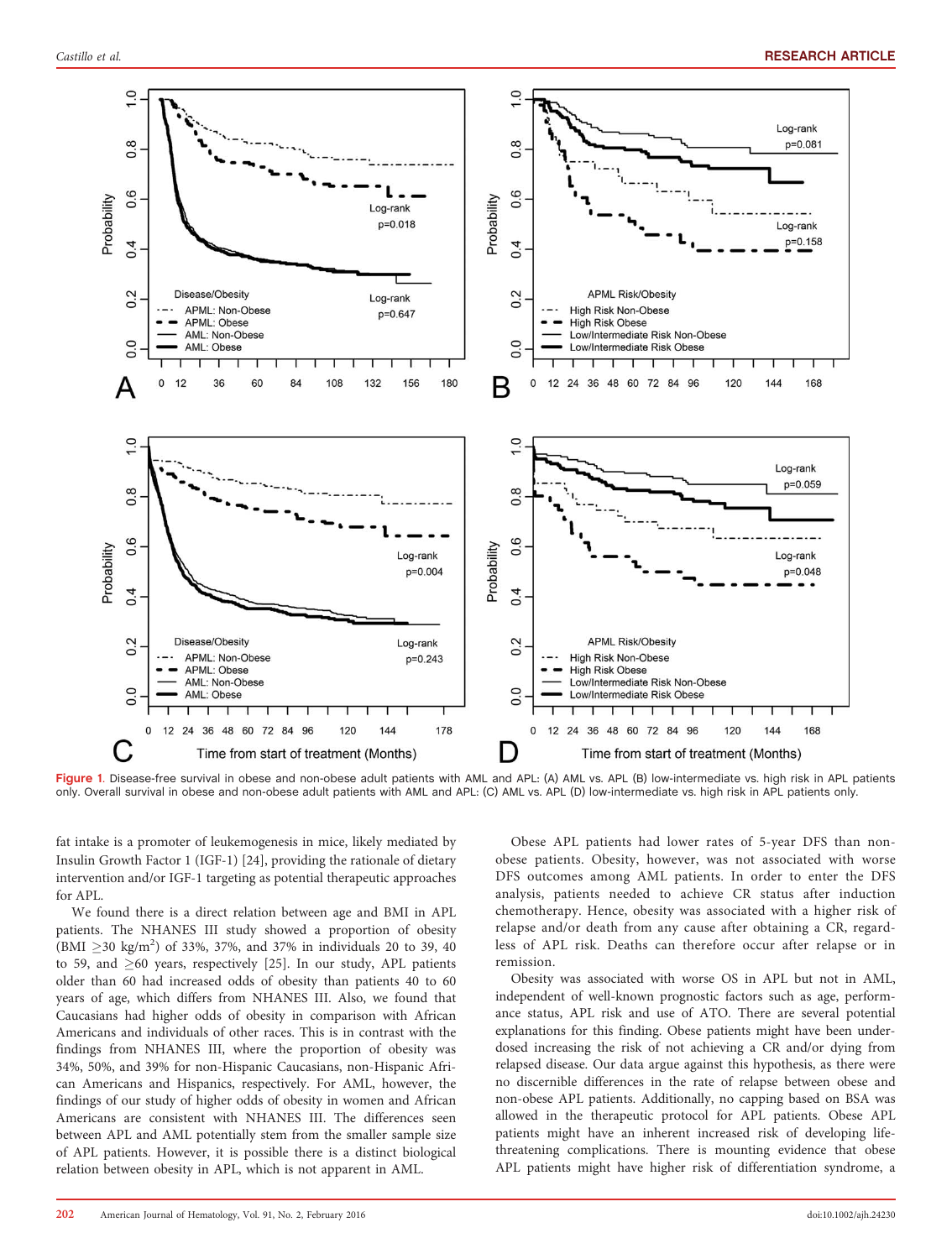TABLE III. Multivariable Cox Proportional-Hazard Regression Models for Overall and Disease-Free Survival in Adult Patients with APL and AML

|                           | Overall survival       |          | Disease-free survival  |              |
|---------------------------|------------------------|----------|------------------------|--------------|
| APL                       | HR (95% CI)            | P        | HR (95% CI)            | P            |
| Age (yr)                  |                        |          |                        |              |
| 40-60 vs. <40 yr          | $1.37(0.87 - 2.16)$    | 0.17     | $1.06(0.69 - 1.62)$    | 0.80         |
| $>60$ vs. $< 40$ yr       | 2.42 (1.47-3.99)       | < 0.001  | $1.21(0.71 - 2.07)$    | 0.48         |
| <b>BMI</b>                |                        |          |                        |              |
| Obese vs. non-obese       | $1.72$ $(1.15 - 2.58)$ | 0.01     | $1.53(1.03 - 2.27)$    | 0.04         |
| Sex                       |                        |          |                        |              |
| Male vs. female           | $1.23(0.83 - 1.82)$    | 0.31     | $1.34(0.91 - 1.98)$    | 0.14         |
| <b>ECOG</b>               |                        |          |                        |              |
| Poor vs. good             | $1.70(1.10 - 2.63)$    | 0.02     | $1.55(0.98 - 2.47)$    | 0.06         |
| Race                      |                        |          |                        |              |
| AA vs. Caucasian          | $1.09(0.49 - 2.41)$    | 0.84     | $0.85(0.38 - 1.88)$    | 0.68         |
| Other vs. Caucasian       | $1.30(0.70 - 2.41)$    | 0.40     | $0.95(0.50-1.79)$      | 0.86         |
| Ethnicity                 |                        |          |                        |              |
| Hispanic vs. non-Hispanic | $2.17(1.23 - 3.86)$    | 0.01     | 1.67 (0.94-2.99)       | 0.08         |
| NR vs. non-Hispanic       | $0.67$ (0.16-2.74)     | 0.57     | $0.87$ $(0.27 - 2.78)$ | 0.81         |
| Treatment arm             |                        |          |                        |              |
| ATRA vs. ATRA + ATO       | $1.55(1.05 - 2.29)$    | 0.03     | $3.50(2.29 - 5.36)$    | < 0.0001     |
| Baseline WBC (risk)       |                        |          |                        |              |
| High vs. low/intermediate | 2.97 (1.99-4.43)       | < 0.0001 | 2.91 (1.94-4.36)       | < 0.0001     |
|                           | Overall survival       |          | Disease-free survival  |              |
| AML                       | HR (95% CI)            | P        | HR (95% CI)            | $\mathsf{P}$ |
| Age $(yr)$                |                        |          |                        |              |
| 40-60 vs. $<$ 40          | $1.46(1.28-1.68)$      | < .0001  | $1.21(1.04 - 1.41)$    | 0.01         |
| <b>BMI</b>                |                        |          |                        |              |
| Obese vs. non-obese       | $1.06(0.94 - 1.21)$    | 0.33     | 1.03 (0.89-1.19)       | 0.69         |
| Sex                       |                        |          |                        |              |
| Male vs. female           | $1.07(0.95 - 1.21)$    | 0.27     | $1.05(0.91 - 1.21)$    | 0.48         |
| <b>ECOG</b>               |                        |          |                        |              |
| Poor vs. good             | $1.31(1.09 - 1.56)$    | < 0.01   | $1.14(0.92 - 1.42)$    | 0.23         |
| Race                      |                        |          |                        |              |
| AA vs. Caucasian          | $1.44(1.18-1.77)$      | < 0.001  | $1.36(1.05-1.75)$      | 0.02         |
| Other vs. Caucasian       | $0.88$ $(0.67-1.15)$   | 0.34     | $0.79(0.58 - 1.08)$    | 0.14         |
| Ethnicity                 |                        |          |                        |              |
| Hispanic vs. non-Hispanic | $1.09(0.81 - 1.46)$    | 0.58     | $1.25(0.91-1.72)$      | 0.17         |
| NR vs. non-Hispanic       | $0.92$ (0.70-1.21)     | 0.56     | $0.93(0.69 - 1.25)$    | 0.63         |
| Treatment                 |                        |          |                        |              |
| 9621 vs. 19808            | $1.16(0.86 - 1.55)$    | 0.34     | $1.08(0.76 - 1.52)$    | 0.68         |
| 10503 vs. 19808           | $0.77$ (0.57-1.04)     | 0.09     | $0.78$ $(0.56 - 1.10)$ | 0.16         |
| Year of enrollment        |                        |          |                        |              |
| Year enrolled (1997-2010) | $1.01(0.96 - 1.06)$    | 0.69     | 1.02 (0.96-1.08)       | 0.53         |

APL: acute promyelocytic leukemia; AML: acute myeloid leukemia; HR: hazard ratio; CI: confidence interval; BMI: body mass index; AA: African American; ECOG: Eastern Cooperative Oncology Group; NR: not reported.

systemic inflammatory response seen in patients with APL treated with ATRA or ATO characterized by the development of pulmonary infiltrates and hypoxia [26–29]. A recent Italian study has shown that obese APL patients have seven times higher odds of differentiation syndrome than normal weight patients after adjusting for age, sex, white blood cell count, hemoglobin level, platelet counts, PML-RAR subtype, and FAB variant [10]. At least two other smaller studies have reached similar results [21,22].

Another explanation is that obese patients might have been appropriately dosed based on BSA, but finally reached subtherapeutic or supratherapeutic serum levels making them functionally underdosed or overdosed, respectively. A number of studies specifically evaluating the pharmacokinetic (PK) and pharmacodynamics (PD) of chemotherapy in obese patients have shown recurrent problems [30]. A key component of the PK modeling is the volume of distribution, which in obese individuals can be uncertain. Additionally, when using higher doses of chemotherapy, the elimination rate might not follow a linear pattern and the properties of the drug may lead to a preferential adipose distribution. Also, obese individuals might have problems with plasma protein volume with erratic drug binding, altered blood flow to kidneys, and decreased drug clearance due to liver dysfunction. One could argue that similar problems should affect obese AML patients and no worse outcome was identified in our study. However, the outcome of AML patients is markedly worse than APL and as such the efficacy of chemotherapy is limited regardless of how obese patients metabolize chemotherapy. Factors associated with a worse OS in AML patients in our study were older age and African American race. The poor outcome seen in African Americans is consistent with findings from previous studies [31].

Our study has several limitations. Our pooled analyses are limited to patients with AML (APL and non-APL) who participated in CALGB (Alliance) prospective clinical trials; hence, our study might not be representative of the general population. Characteristically, clinical trial participants are younger and have a better performance status than patients in the community. Additionally, other races and ethnicities besides Caucasians are frequently underrepresented in these studies. The sample size of APL patients could be considered small giving way to findings of spurious (non-)significance. Despite these limitations, we have been able to show that obese APL patients have worse DFS and OS rates than non-obese patients, even accounting for the use of ATO, now